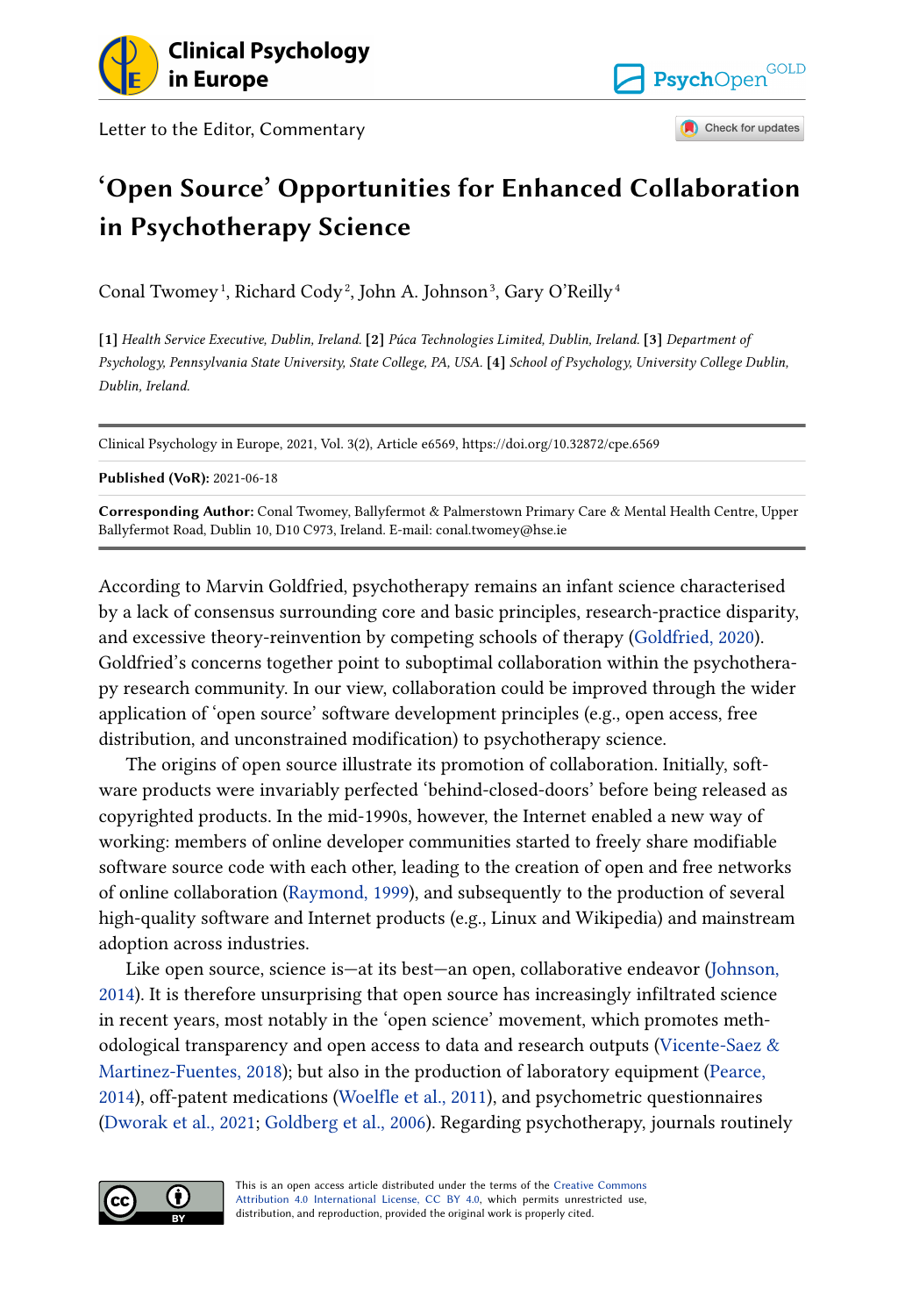<span id="page-1-0"></span>promote open-science practices, data from psychotherapy studies are often shared (e.g., in patient level meta-analyses), many outcome measures are freely available online, and there are an increasing number of open research networks.

Regrettably given their potential to enhance the open collaboration inherent in good science, there exist few applications of open source principles to the development of psychotherapy interventions. Most intervention manuals are not freely available online, limiting access and creating a financial barrier to the exploration of manuals from different schools of therapy. Moreover, for the vast majority of psychotherapies, copyright control and vested interests discourage (a) the collaborative modification and distribution of new versions of intervention manuals, and (b) the collaborative combination of components from different schools of therapy into transtheoretical interventions, or 'process-based therapies' ([Hofmann & Hayes, 2019](#page-2-0)).

Regarding (a), such collaboration could be enabled if freely *modifiable* versions of intervention manuals were periodically released on open source platforms such as the Open Science Framework (<https://osf.io>). This would signpost progress and later facilitate the empirical comparison of different versions, in turn facilitating 'component analyses' that tap into basic principles. On a cautionary note, there is potential for the misuse of open source intervention manuals by unqualified persons and this should be closely monitored (Goldberg et al., 2006). Regarding (b), the vested interest of a school of therapy is to keep the learner within their school, so that the learner can eventually graduate as a proponent of the school's teachings; however, the wider community interest is to build unifying theories that transcend the teachings of particular schools ([Goldfried, 2020\)](#page-2-0). Transtheoretical open source interventions provide a means for this theory unification.

**Funding:** The authors have no funding to report.

**Acknowledgments:** The authors have no additional (i.e., non-financial) support to report.

**Competing Interests:** The authors have declared that no competing interests exist.

## **References**

Dworak, E. M., Revelle, W., Doebler, P., & Condon, D. M. (2021). Using the International Cognitive Ability Resource as an open source tool to explore individual differences in cognitive ability. *Personality and Individual Differences, 169*, Article 109906. <https://doi.org/10.1016/j.paid.2020.109906>

Goldberg, L. R., Johnson, J. A., Eber, H. W., Hogan, R., Ashton, M. C., Cloninger, C. R., & Gough, H. G. (2006). The international personality item pool and the future of public-domain personality measures. *Journal of Research in Personality, 40*(1), 84-96. <https://doi.org/10.1016/j.jrp.2005.08.007>

Clinical Psychology in Europe 2021, Vol. 3(2), Article e6569 https://doi.org/10.32872/cpe.6569